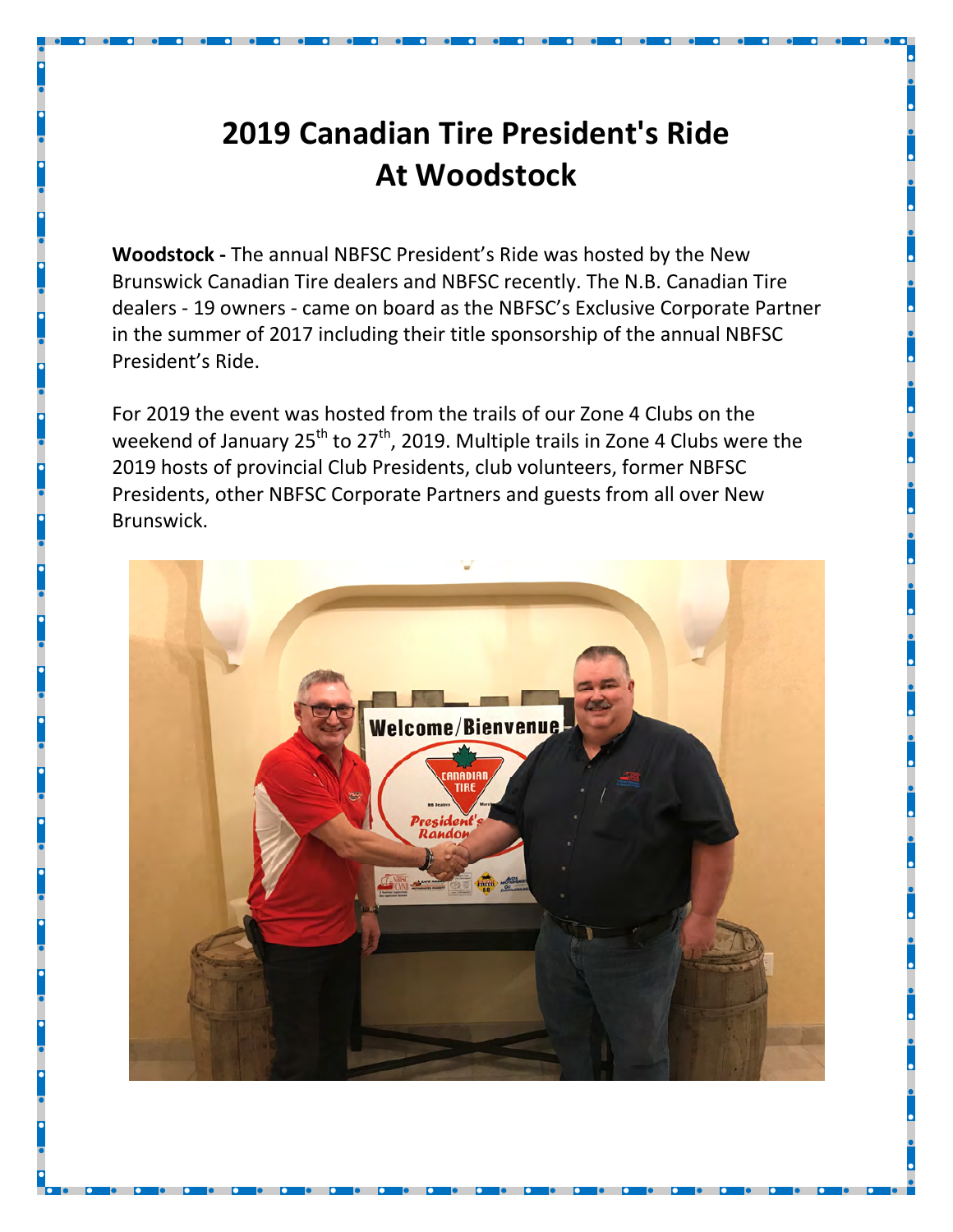NBFSC President (1999-2001), Carl Smidt created the concept of the Annual President's Ride to honor and thank the many volunteers in each of the member clubs who provide all of us with the NBFSC trails. All of the Club Presidents are invited to attend each winter, usually a weekend in January. In addition, the NBFSC's Directors from each Zone, all the NBFSC Past Presidents and a number of Corporate Partners and the previous season's NBFSC Award winners also attend, annually.

Since the event began more than a decade ago we have unfortunately lost some of our former NBFSC Presidents. Those no longer able to ride with us are Greg Green, Bob Walsh, Carl Smidt and most recently Gilbert LeBlanc, who passed away in December, 2018. A moment of silence was held to recognize Gilbert, Greg, Bob and Carl to recognize their contributions to our past and our success today. May they all be riding White Gold somewhere better.

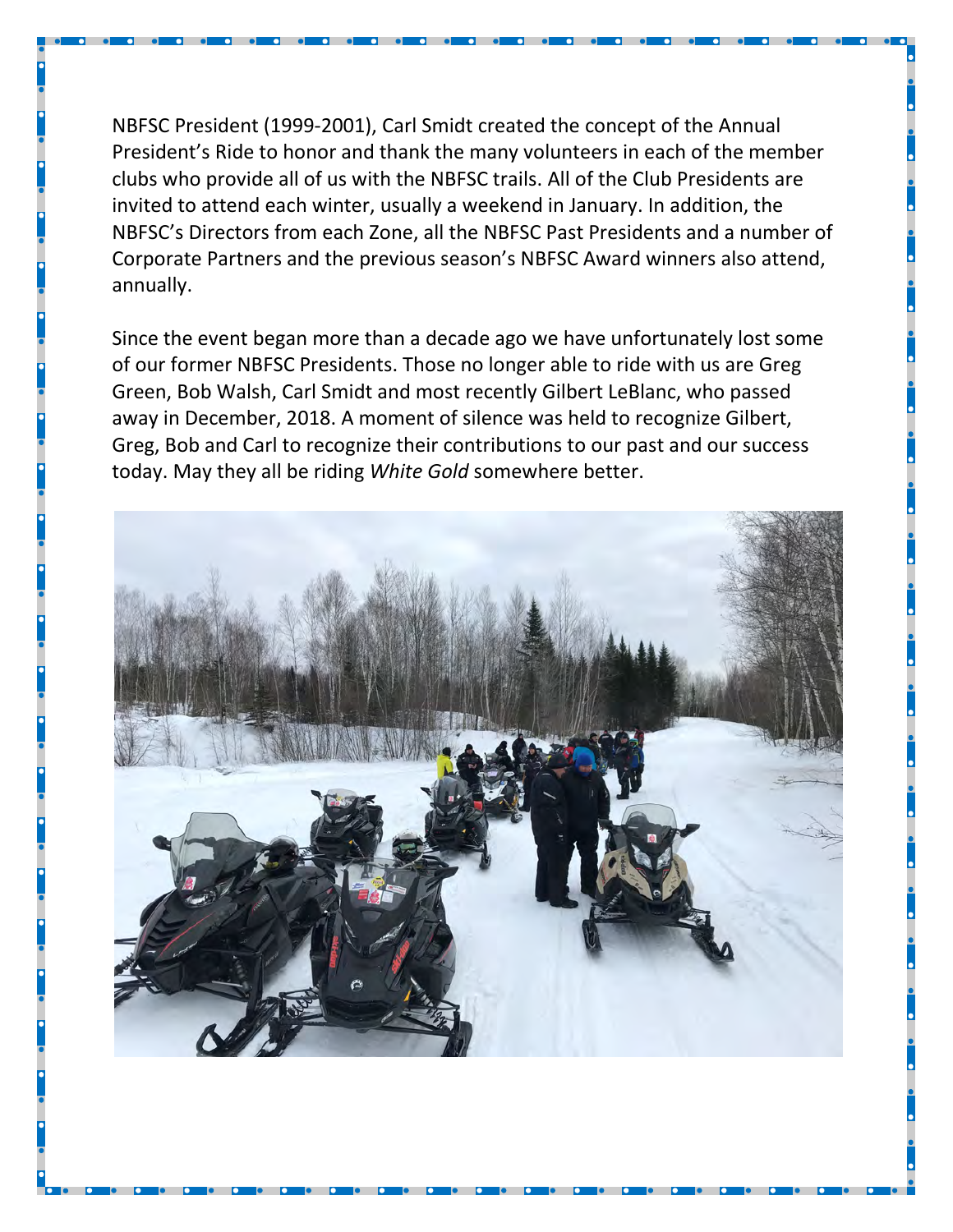Past NBFSC President's joining the 2019 Ride were Brad Mann (2015-2018) from Campbellton region, Sandy Young (2012-2015) from the Moncton region, Jody Tower (2010-2012) from the Fredericton region and John McLellan (2004-2007) from Woodstock. The NBFSC has had twelve (12) club volunteers serve as President for the Federation in our 37 year history including current President, Scott Ralston of Woodstock, NB.



The weekend was capped off with a dinner on Saturday evening. Greetings and gratitude were brought forward by President, Scott Ralston. Corporate partners recognized were the Canadian Tire New Brunswick Dealers.

Also acknowledged was the four snowmobile OEMS who provide partnership snowmobiles with supporting New Brunswick dealers; Extreme Torque Motorsports / Hi-Tech Motorsports (Ski-Doo), City Argo Motorsports (Ski-Doo), Patterson's Equipment (Arctic Cat), West End Sports (Yamaha) and Hawkins Equipment (Polaris). The NBFSC thanks everyone for the use of their snowmobiles at this event and throughout the 2019 calendar.